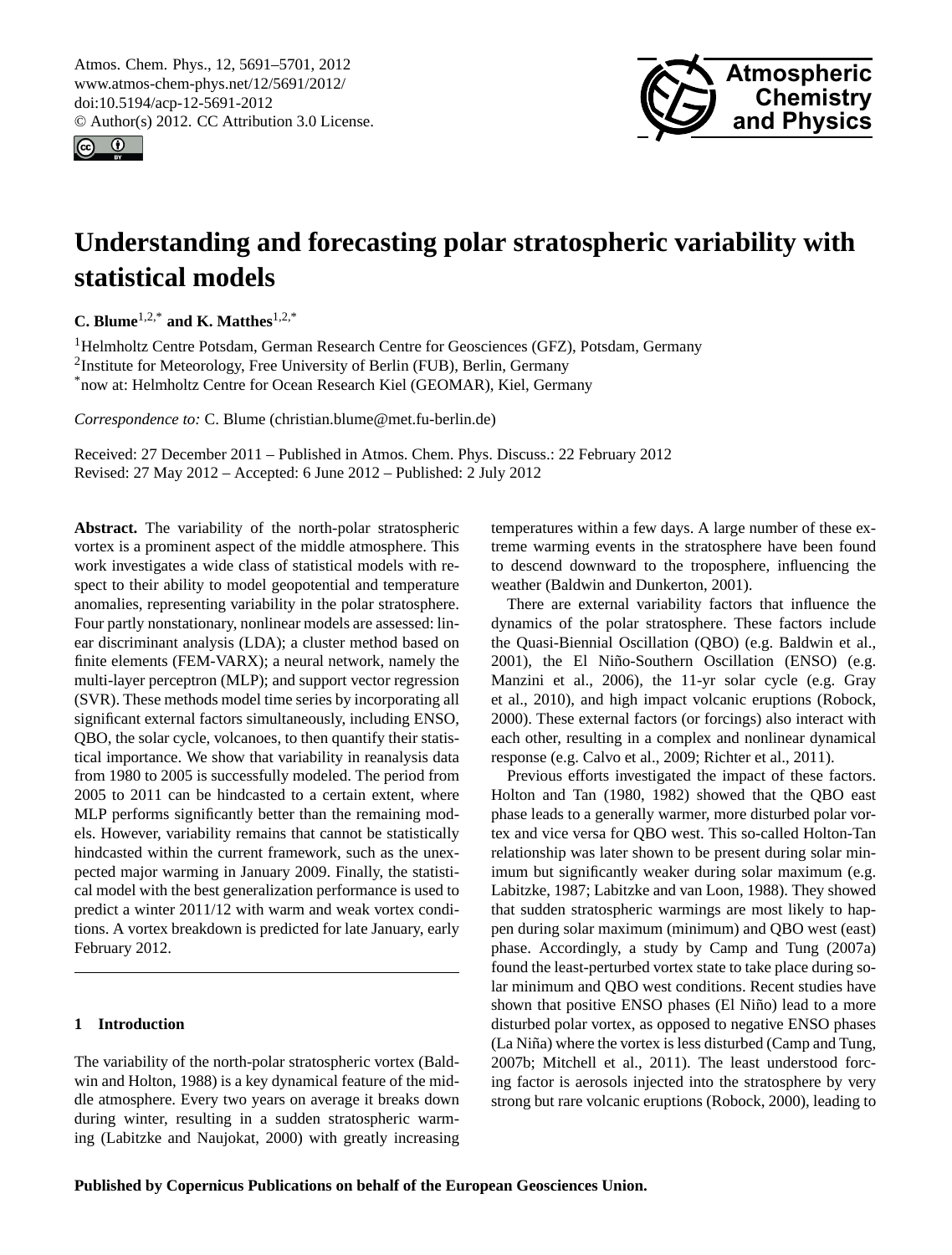nonlinear feedbacks with other forcings (e.g. [Garfinkel and](#page-9-12) [Hartmann,](#page-9-12) [2007\)](#page-9-12).

When making polar stratospheric forecasts, general circulation model runs consisting of multiple observation constrained ensemble members are performed. These forecasts are reliable on a daily scale but on a seasonal scale they quickly become computationally very expensive and loose their forecast skill [\(Gerber et al.,](#page-9-13) [2009;](#page-9-13) [Kuroda,](#page-9-14) [2010\)](#page-9-14). This work investigates statistical models that are mathematically much simpler and demand significantly less computer power, and even though they do not simulate physical processes explicitly, one can learn about underlying relationships. A wide class of statistical models are considered with respect to their ability to model and seasonally forecast geopotential and temperature anomalies representing variability in the polar middle stratosphere from 10 hPa to 30 hPa.

Common statistical methods analyzing polar stratospheric variability are linear (e.g. [Camp and Tung,](#page-9-11) [2007b;](#page-9-11) [Crooks](#page-9-15) [and Gray,](#page-9-15) [2005\)](#page-9-15) and do not consider more than a few atmospheric forcing factors at the same time. In this work, the statistical methods used are partly nonstationary and nonlinear, incorporating all external forcings simultaneously. The statistical models are trained for the time period from 1 July 1980 through 31 June 2005, where training denotes the process of minimizing a method specific cost function that quantifies the deviation from the truth. Once trained, the statistical methods are used for hindcasting the period from 1 July 2005 to 30 April 2011. The impact of each forcing factor on the statistical response will be quantified. While making reasonable a priori assumptions about the external factors, the statistical model with the best generalization performance is used to forecast the winter 2011/12.

#### <span id="page-1-0"></span>**2 Data**

This work makes use of two reanalysis data sets resolving the stratosphere, available up to 0.1 hPa from 1979 to present. These data sets are the ERA-Interim (hereafter ERA) reanalysis [\(Simmons et al.,](#page-10-4) [2006\)](#page-10-4) and the MERRA reanalysis [\(Rienecker et al.,](#page-10-5) [2011\)](#page-10-5), both considered from 1 July 1980 through 31 June 2011. ERA will be used to train the statistical models on the period from 7 July 1980 through 31 June 2005 and to test the models in a hindcast experiment from 1 July 2005 through 31 June 2011. MERRA is used to validate the final results but not further utilized.

Two daily target geopotential and temperature time series are computed so as to represent the variability in the polar middle stratosphere. Anomalies of the area-weighted average on the polar cap (60–90◦ N) are computed at 10, 20, and 30 hPa. A subsequent principal component analysis [\(Jolliffe,](#page-9-16) [2002\)](#page-9-16) of the three time series reveals that the first principal component (P1) explains more than 90 % of the overall variance in both ERA and MERRA. Therefore, only P1 was retained for both geopotential (P1Z) and temperature (P1T). P1Z and P1T are both positive for weak and warm vortex events and negative for strong and cold vortex conditions. P1T was recently used in [Blume et al.](#page-9-17) [\(2012\)](#page-9-17) to classify sudden stratospheric warmings events while incorporating important external forcings.

A polar cap average of geopotential anomalies is equivalent to the Northern Annual Mode (NAM) [\(Baldwin and](#page-9-2) [Dunkerton,](#page-9-2) [2001\)](#page-9-2), only reversed in sign. The NAM is a popular scalar index to measure polar stratospheric variability (e.g. [Thompson,](#page-10-6) [2003;](#page-10-6) [Baldwin and Thompson,](#page-9-18) [2009\)](#page-9-18). The NAM is the leading principal component of geopotential anomalies north of 20◦ N. We decided to use the polar cap method as it is simpler and the resulting time series for geopotential and temperature are positively correlated  $(R = 0.8)$  [\(Baldwin and Thompson,](#page-9-18) [2009\)](#page-9-18), pointing in the same direction during extreme vortex events. P1Z and P1T are physically closely correlated. A lead–lag correlation analysis between P1Z and P1T reveals that there is a correlation of approx. 0.7 when lagging P1T with 10 days, whereas lagging P1Z leads to only 0.3. For instance, during a sudden stratospheric warming, the temperature anomaly usually appears first and the actual vortex breakdown a few days later. In addition, P1T reflects the strong stratospheric cooling (overturning) proceeding most major warmings. For simplicity, P1Z is referred to hereafter as *geopotential* and P1T as *temperature*.

This analysis makes use of nine physical *external factors* which describe large-scale phenomena important for the polar stratosphere. Their purpose is to improve model variability and to obtain insight into relationships and impacts of the various forcings. The factors representing variability in sea surface temperatures (SSTs) are the El Niño-Southern Oscillation (ENS0) [\(Trenberth,](#page-10-7) [1997\)](#page-10-7), the Pacific Decadal Oscillation (PDO) [\(MacDonald and Case,](#page-10-8) [2005\)](#page-10-8), and the Atlantic Multidecadal Oscillation (AMO) [\(Delworth and Mann,](#page-9-19) [2000\)](#page-9-19). [Deser et al.](#page-9-20) [\(2010\)](#page-9-20) reviews variabilities in sea surface temperature and describes how corresponding indices can be computed. In this work, they have been calculated with an EOF analysis of detrended SST anomalies from 60◦ S to 60◦ N with ENSO being the leading EOF (equivalent to the Nino3.4 index).

Furthermore, the first two principal components of equatorial stratospheric zonal wind anomalies (QBO1 and QBO2) [\(Wallace et al.,](#page-10-9) [1993\)](#page-10-9) are included. Factors representing tropospheric high-latitude blockings [\(Martius et al.,](#page-10-10) [2009;](#page-10-10) [Woollings and Hoskins,](#page-10-11) [2008\)](#page-10-11) are the first two principal components of geopotential anomalies between 35◦ N and 85<sup>°</sup> N at 500 hPa (BLOC1 and BLOC2). BLOC1, as the leading principal component, is equivalent to the NAM in 500 hPa and represents blockings in both the Atlantic and Pacific sectors simultaneously. Moreover, the F10.7 cm radio flux representing solar variability (SFL; [ftp://ftp.ngdc.](ftp://ftp.ngdc.noaa.gov/STP/SOLAR_DATA) [noaa.gov/STP/SOLAR](ftp://ftp.ngdc.noaa.gov/STP/SOLAR_DATA) DATA) and the aerosol optical depth (AOD; [http://data.giss.nasa.gov/modelforce/strataer\)](http://data.giss.nasa.gov/modelforce/strataer) representing volcanic eruptions are included. Additionally, three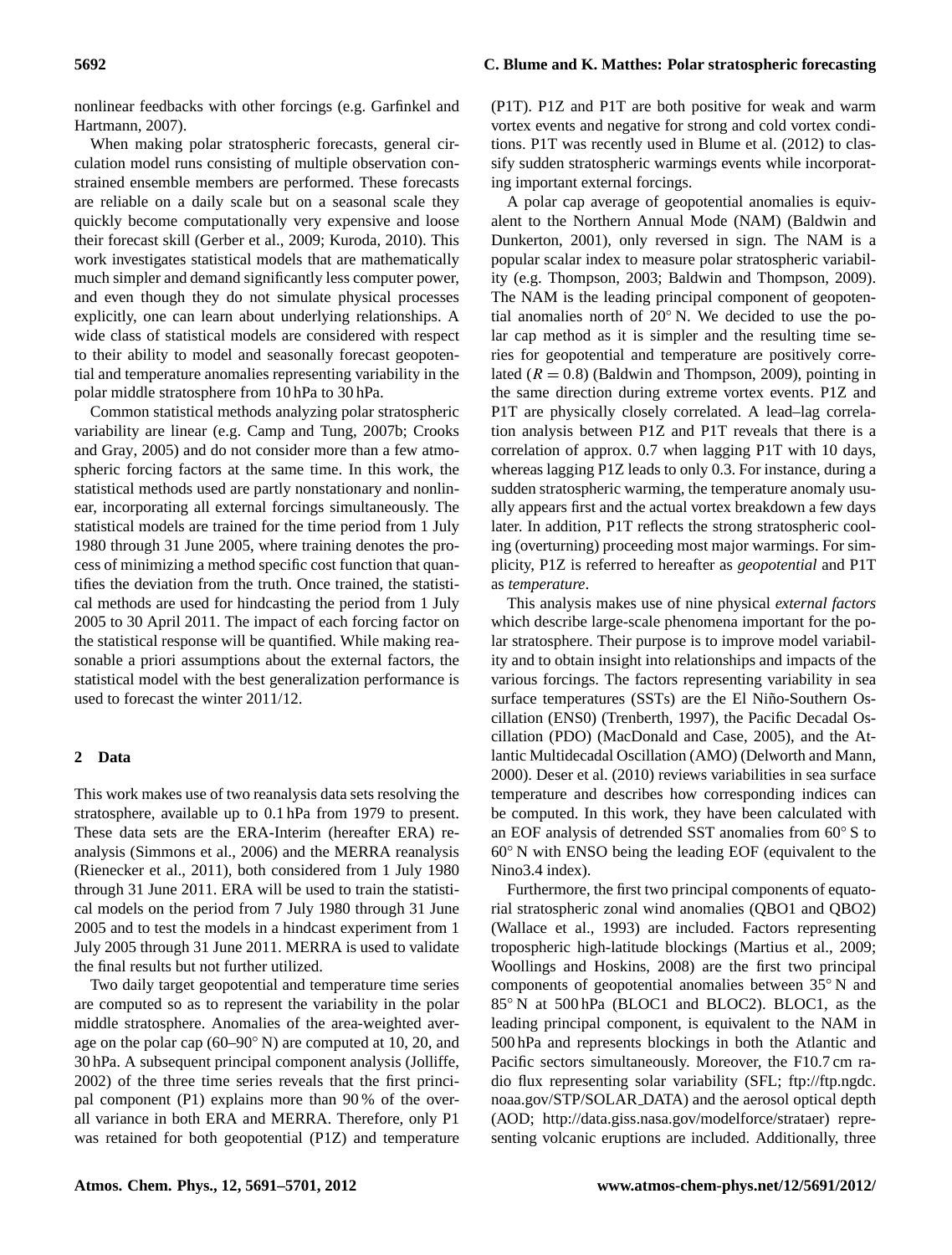baseline factors representing the seasonal cycle (one sine and one cosine with a period of one year) and a linear trend term are included. Since the different external factors have different magnitudes and physical units, they are normalized on the full period from 1980 to 2011, such that the minimum is at  $-1$  and the maximum at  $+1$ . To reduce short-term fluctuations and extreme values, the daily external factors are lowpass filtered using a 5-day running mean.

In order to obtain an idea on how the different factors vary with time, their time series are visualized in Fig. [1.](#page-3-0) The time series of the sine, the cosine, and the trend term were omitted for simplicity. It is noted that the factors vary on very different timescales from days (e.g. BLOC1) to decades (e.g. AMO). Others vary on both scales such as SFL and factors such as AOD represent only singular events.

In order to improve regression results, optimal time lags of each of the nine physical external factors were calculated using a lead-lag correlation analysis. Every external factor was correlated with geopotential (temperature) for different lags from 0 to 365 days. The largest statistically significant correlation on this period indicates the optimal lag. We obtain zero lags for PDO, BLOC1, BLOC2, and AOD for both geopotential and temperature. For ENSO we computed 96 (82) days; for AMO 8 (185) days; for QBO1 173 (137) days; for QBO2 0 (264) days; and for SFL 0 (50) days, for geopotential and temperature respectively. Please note that we have compiled a list with acronyms and their meanings in Table [1.](#page-2-0)

## **3 Statistical models**

This work assesses and compares four statistical models with respect to their ability to model geopotential and temperature. These models have been chosen because they make different assumptions about the underlying data. The model intercomparison is similar to that in [Blume et al.](#page-9-17) [\(2012\)](#page-9-17), in which three different learning approaches were compared with respect to their ability to classify SSWs in major, minor, and final warmings by incorporating polar-cap temperature anomalies along with external factors. The main differences to [Blume et al.](#page-9-17) [\(2012\)](#page-9-17) are that here we solve a regression problem and use the trained models for forecasting. In addition, an advanced nonstationary method is included, namely FEM-VARX. A statistical method is nonstationary if its response depends on the event number and on time when dealing with time series. The four models are:

1. Linear discriminant analysis (LDA) [\(Montgomery et al.,](#page-10-12) [2001\)](#page-10-12), also known as multiple linear regression, which is a linear and stationary model. LDA is one of the most common statistical tools to analyze stratospheric variability (e.g. [SPARC CCMVal,](#page-10-13) [2010;](#page-10-13) [Randel et al.,](#page-10-14) [2009;](#page-10-14) [Crooks and Gray,](#page-9-15) [2005\)](#page-9-15). LDA models data by finding the coefficients to a linear combination of external factors using the method of least-squares. The simplicity **Table 1.** The acronyms and their meanings as used in this study.

<span id="page-2-0"></span>

| AMO               | Atlantic Multidecadal Oscillation               |
|-------------------|-------------------------------------------------|
| <b>AOD</b>        | Aerosol Optical Depth                           |
| BLOC1             | First PC of 500 hPa geopotential                |
|                   | anomalies from $35^{\circ}$ N to $85^{\circ}$ N |
| BLOC <sub>2</sub> | Second PC after BLOC1                           |
| COS               | Cosine term with one year period                |
| <b>ENSO</b>       | El Niño-Southern Oscillation                    |
| EOF               | <b>Empirical Orthogonal Function</b>            |
| FEM-VARX          | Finite element method plus vector               |
|                   | autoregression with external factors            |
| LDA.              | <b>Linear Discriminant Analysis</b>             |
| MLP               | Multi-Layer Perceptron                          |
| PC.               | Principal Component                             |
| <b>PDO</b>        | Pacific Decadal Oscillation                     |
| QBO               | Quasi-Biennial Oscillation                      |
| QBO1              | First PC of equatorial stratospheric            |
|                   | zonal mean zonal wind anomalies                 |
| OBO2              | Second PC after QBO1                            |
| SFL.              | 11-yr solar cycle                               |
| <b>SIN</b>        | Sine term with one year period                  |
| <b>SVR</b>        | <b>Support Vector Regression</b>                |
| TREND             | Linear trend term                               |
|                   |                                                 |

and robustness of LDA make it a popular method. LDA does not have free tuning parameters.

- 2. A cluster method based on finite elements (FEM-VARX) [\(Horenko,](#page-9-21) [2010,](#page-9-21) [2011\)](#page-9-22), which is locally linear in the determined clusters but nonstationary since the switching process between clusters is time dependent. FEM-VARX models data by (a) finding persistent clusters in the time series given the external factors using a finite element method (FEM); and (b) linearly modeling the data corresponding to each cluster by incorporating the external factors using a VARX (vector autoregression with external factors) approach. In this work, autoregressive processes are not considered for simplicity so that VARX boils down to a simple linear combination. FEM-VARX has two tuning parameters in this work: The number of clusters  $K$  and the persistency threshold  $C$  which limits the maximum transitions from a given cluster to any other cluster.
- 3. The multi-layer perceptron (MLP) [\(Zhang et al.,](#page-10-15) [1998\)](#page-10-15), a fully-connected, feed-forward neural network which is a stationary but nonlinear model. Approximation and generalization performance of the MLP stem from the nonlinear transfer function (sigmoid) and the numerous connections within the hidden layers [\(Bishop,](#page-9-23) [1995\)](#page-9-23). This analysis is restricted to two hidden layers since it was shown that an MLP with two hidden layers and sigmoidal transfer function can approximate any continuous function [\(Kurkova,](#page-9-24) [1992\)](#page-9-24). MLP is trained using back-propagation [\(Avriel,](#page-9-25) [2003\)](#page-9-25) which iteratively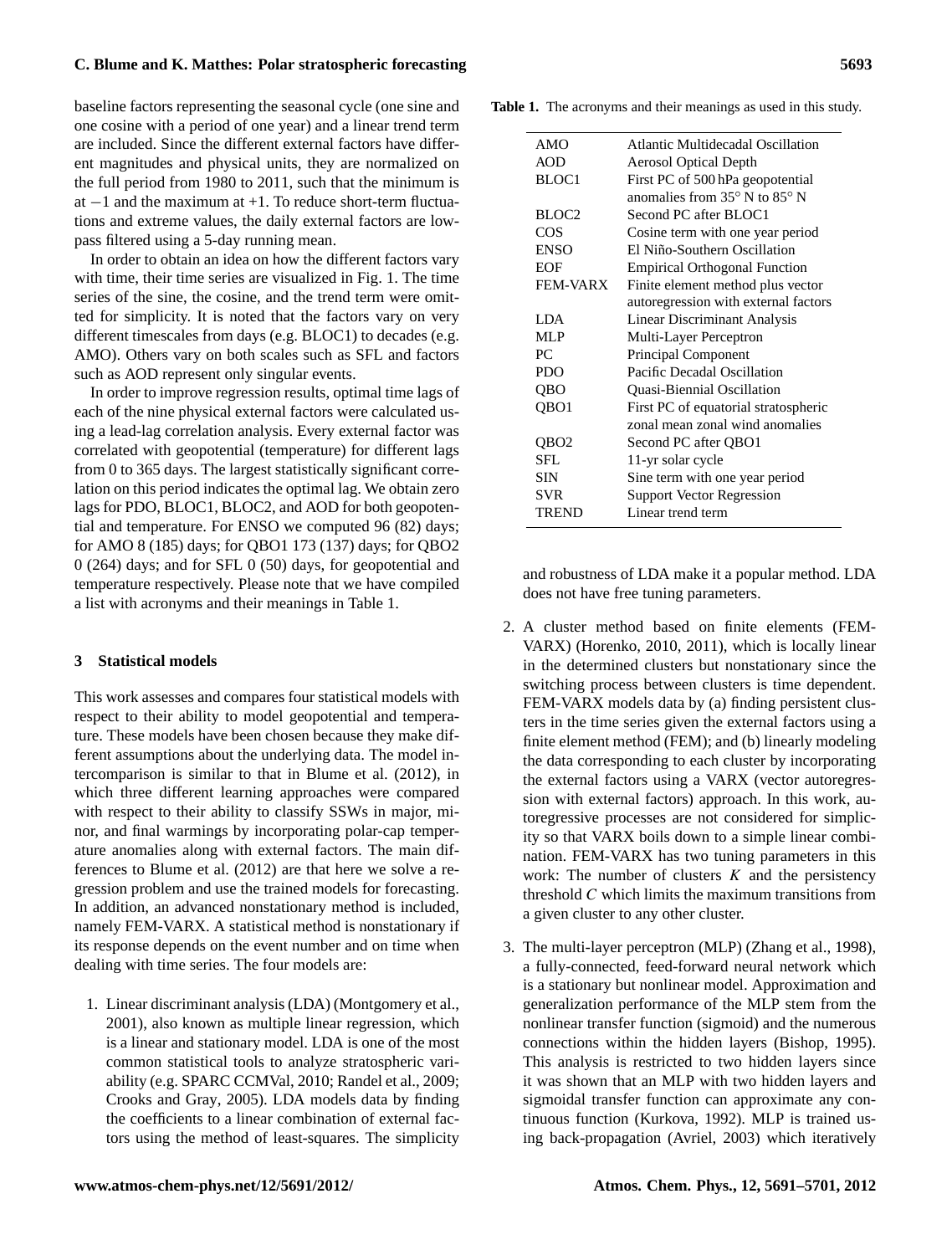

<span id="page-3-0"></span>**Fig. 1.** The different external factors in green as used in this study, omitting sine, cosine, and trend terms for simplicity. Blue denotes the training and red the hindcast period.

adjusts weights and biases. A weight is given at each synapse (connection between two neurons) and a bias at each neuron. Each neuron calculates a weighted linear combination of its inputs from neighboring neurons. This linear combination is then post-processed with the sigmoid function. In this work, MLP has two tuning parameters: the number of neurons in the first hidden layer  $L_1 > 0$  and the number of neurons in the second hidden layer  $L_2 \geq 0$ .

4. The support vector regression (SVR) [\(Basak et al.,](#page-9-26) [2007\)](#page-9-26), which is also stationary but nonlinear. SVR is a support vector machine [\(Vapnik,](#page-10-16) [1995\)](#page-10-16) adjusted to solve regression problems. Approximation and generalization performance of a support vector machine stem from the nonlinear kernel that is used to transform the feature space into a higher dimensional space. In this work, the popular radial basis kernel is used. This kernel was shown to be the most efficient while being very simple and including the linear case [\(Keerthi and Lin,](#page-9-27) [2003\)](#page-9-27). SVR has two tuning parameters: the scaling parameter  $\gamma$  in the radial basis kernel and the parameter  $\delta$  controlling the trade-off between approximating the training data and generalizing to unseen data.

It is worth noting that LDA and FEM-VARX can in principle also be used in a nonlinear fashion by transforming the external factors with a nonlinear function (e.g. higher order polynomials, cross-products of different factors, etc.) in a first step. However, this has not been done here because the corresponding functions are unknown a priori. The nonlinearity in MLP and SVR stems from the nonlinear transfer function and the nonlinear kernel in MLP and SVR, respectively, so that the explicit knowledge of a transfer function is not necessary.

It is interesting to see in which areas of atmospheric research more advanced statistical methods are already in use. For instance, Walter and Schönwiese [\(2002\)](#page-10-17) addressed the detection and attribution of observed global climate change in global temperature anomalies using a neural network. [Lu](#page-9-28) [et al.](#page-9-28) [\(2009\)](#page-9-28) used a nonlinear neural network to receive an alternative representation of the QBO. [Coughlin and Gray](#page-9-29) [\(2009\)](#page-9-29) use the K-Means cluster algorithm to determine two distinct states in the polar stratosphere, one representing normal, the other weak vortex conditions. [Nao et al.](#page-10-18) [\(2006\)](#page-10-18) presents a technique based on support vector machines to estimate the surface area of polar stratospheric clouds. [Franzke](#page-9-30) [et al.](#page-9-30) [\(2009\)](#page-9-30) used the nonstationary FEM-VARX clustering approach to identify large-scale dynamical circulation patterns in GCM simulations.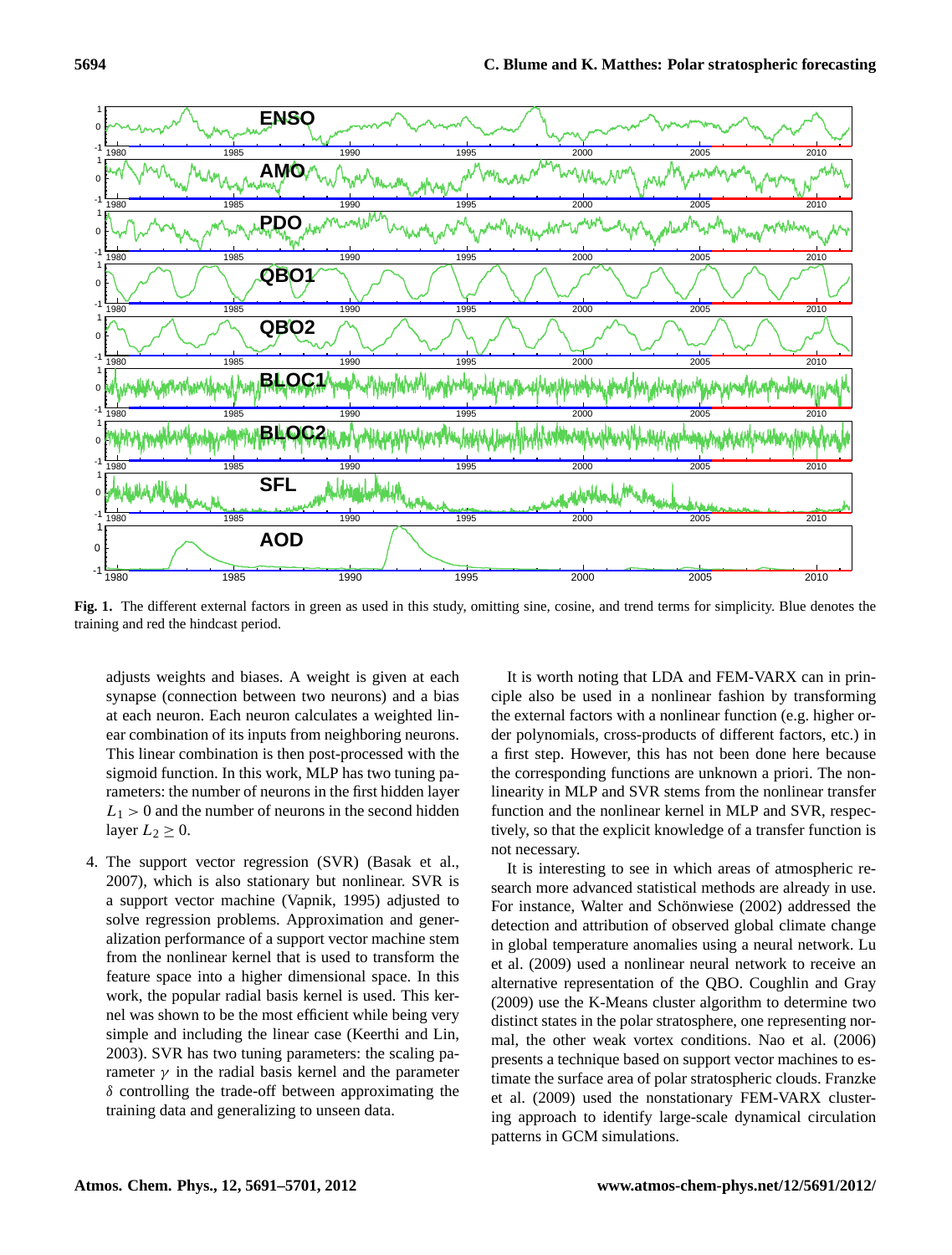As previously indicated, all models but LDA depend on a set of free tuning parameters that needs to be determined, which is called the model architecture. The optimal model architecture (combination of tuning parameters) aims at meeting the principle of Occam's Razor [\(Ariew,](#page-9-31) [1976\)](#page-9-31), stating that the simplest model is the preferred if it contains just as much information as any of the more complicated models. There are two major branches found in the literature of information theory [\(Burnham and Anderson,](#page-9-32) [2002\)](#page-9-32) aiming at selecting the optimal model: information criteria and crossvalidation. The approach to be used depends on the statistical method and the specific application.

For FEM-VARX, the optimal architecture was determined with the use of the Akaike information criterion [\(Akaike,](#page-9-33) [1974;](#page-9-33) [Horenko,](#page-9-22) [2011\)](#page-9-22) where the parameter setting leading to the smallest criterion is preferred. For MLP and SVR, a 5-fold cross-validation [\(Kohavi,](#page-9-34) [1995\)](#page-9-34) was conducted in which the training data were partitioned into 5 equally-sized contiguous subsets (folds). The model architecture with the largest correlation calculated from these tested subsets was selected. In the following, the optimal values are given in parentheses for geopotential and temperature, respectively. For FEM-VARX,  $K$  (5, 5) denotes the number of clusters and C (146, 112) the persistency threshold. For MLP,  $L_1$  (8, 3) and  $L_2$  (5, 0) denote the number of neurons in the first and second hidden layer, respectively. For SVR,  $\gamma$  (1, 0.2) denotes the radial scaling parameter and  $\delta$  (0.3, 0.3) the tradeoff parameter.

LDA and SVR only lead to global solutions, whereas FEM-VARX and MLP might run into local minima during training. In order to reduce this effect, a total of 30 models were trained for FEM-VARX and MLP. For FEM-VARX,  $K$  is fixed and values of  $C$  were chosen slightly different from the optimal value. For MLP, those pairs of  $L_1$  and  $L_2$ were chosen that were ranked highest according to the crossvalidation. The regression and forecast results are the average across these realizations.

#### **4 Results for training and hindcast period**

The statistical models are trained with data from the training period (1980–2005) while being set up with optimal model architectures as described above. After being trained, the models are used to hindcast the period from 2005 through 2011, meaning that the models are evaluated with the available external factors from this period. The result of this procedure is presented for geopotential in Fig. [2,](#page-4-0) where the truth is shown in gray. The correlation coefficient between each model and truth is given in parentheses. The training period is modeled well ( $R \approx 0.9$ ) by all models except LDA  $(R \approx 0.3)$ . FEM-VARX possesses the highest explanatory power over the training period. Please note that all external factors are used in a resolution of a few days.



<span id="page-4-0"></span>**Fig. 2.** Geopotential results for the training period (top) and the hindcast period (bottom) for each of the statistical models together with the correlation coefficient  $R$  (in parentheses) calculated between the particular model and truth (gray). The hindcast is shown for the full hindcast period whereas the training results are only shown for a representative period (last six years). Labeled year is the first of January of the particular year. The 95 % confidence interval of the correlation factors are  $\pm 0.02$  for the training and  $\pm 0.04$ for the hindcast period.

For the hindcast period a large drop in correlation is observed for all methods. Please note that when the performance on the hindcast period is much worse than the performance on the training period, it is generally referred to as overfitting. As observed, the effect of overfitting is largest for SVR and also still large for MLP and FEM-VARX. There is no significant overfitting found for the LDA response. Overfitting is not necessarily a problem but it shows that approximating training data does not imply a proper generalization to unseen data.

As mentioned earlier, the truths are anomalies with respect to a climatology. This means that any statistically significant correlation larger than zero between truth and model beats the climatology. As shown in Fig. [2,](#page-4-0) this is true for all models on the training and the hindcast period. SVR  $(R = 0.26)$  performs significantly worse than the other models on the hindcast period. FEM-VARX ( $R = 0.34$ ) leads to a higher correlation than LDA ( $R = 0.31$ ) which are, however,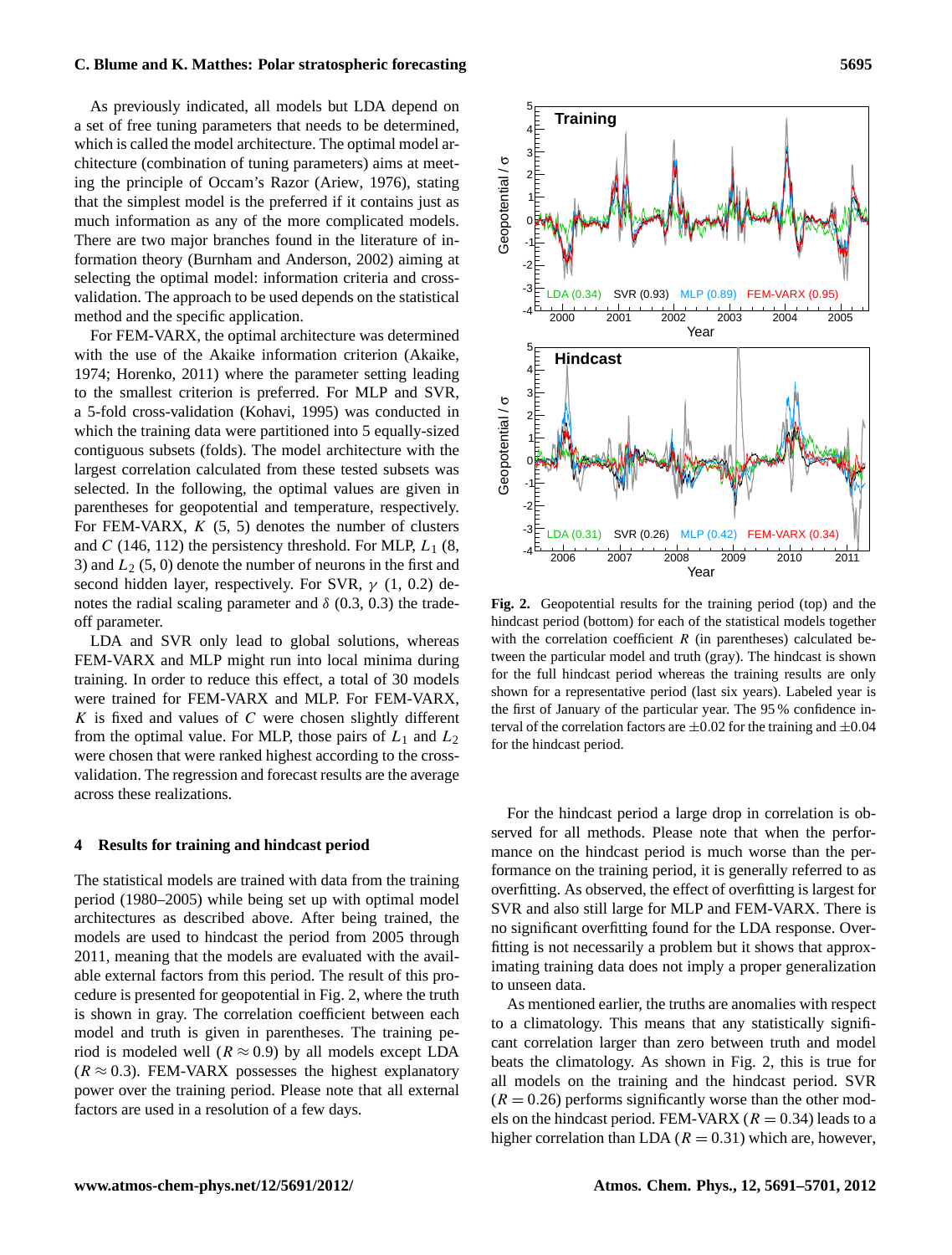not significantly different from each other. MLP shows the best overall hindcast performance. The MLP correlation of 0.42 is significantly larger than that of the remaining model responses.

Despite only moderate correlations between truth and model response, FEM-VARX and MLP are able to approximate most anomalies and hindcast the general behavior in 5 out of 6 winters. Looking more closely, significant differences between truth and hindcast become evident. The most obvious is the sudden stratospheric warming in January 2009. This is an extraordinary strong warming [\(Labitzke and](#page-9-35) [Kunze,](#page-9-35) [2009b\)](#page-9-35) during solar minimum and QBO west, which was not expected according to the Solar-QBO relationships by [Labitzke and Kunze](#page-9-36) [\(2009a\)](#page-9-36) and [Camp and Tung](#page-9-10) [\(2007a\)](#page-9-10). This is an example of variability that cannot be explained using the current statistical models. This may be due to errors and deficiencies in the statistical models or due to the internal chaotic nature of the system. Also, the present set of external factors might not be optimal, needing further investigation.

The temperature results (not shown) are similar to the geopotential results but lead to smaller correlations. For the training period, correlations of 0.25 (LDA), 0.53 (SVR), 0.86 (MLP), and 0.92 (FEM-VARX) are obtained. For the hindcast period, correlations of 0.22 (LDA), 0.16 (SVR), 0.25 (MLP), and 0.24 (FEM-VARX) are computed. These correlations, except for SVR, are statistically indistinguishable. The hindcast performance for temperature is not satisfactory and aims at improving it should be made in future statistical analysis. However, we still obtain the same correlation ranking of the different models as for geopotential, pointing to the MLP as the model with the best generalization performance.

It can be seen that it is possible to statistically model and hindcast polar stratospheric variability to a certain extent. The MERRA reanalysis is utilized to validate the regression results by evaluating each statistical model with MERRA data on both the training and the hindcast period. This leads to very similar results compared to ERA (not shown). We conclude that the ERA results can be considered robust and trustworthy.

#### **5 Impact of external factors**

The statistical importance (or *impact*) of each of the external factors on the statistical models is calculated. The impact  $I_k$  is the standard deviation of the difference between model responses so that  $I_k = \sigma(Y - Y^{(k)})$ , where Y is the original model response and  $Y^{(k)}$  is the model response for external factor  $k$  held constant at its median.  $I_k$  represents the averaged response deviation from the equilibrium response given by Y. The relative impact is then simply  $I_k$  divided by the sum of all impacts for one statistical model. This is shown in Fig. [3](#page-5-0) for geopotential and temperature along with a weighted average over all four models. The weights were determined from the correlation coefficients of the training



<span id="page-5-0"></span>**Fig. 3.** Relative impact of the external factors on each of the statistical models for geopotential (top) and temperature (bottom). The average impact (gray) is calculated as a weighted mean over the different models where the weights are calculated from the correlation coefficients (see left panel of Fig. [2\)](#page-4-0) on the training period. The error bars of the FEM-VARX and MLP impacts denote the 95 % confidence interval calculated from the 30 model realizations.

period, meaning that FEM-VARX is given the largest weight and LDA the smallest. It is observed that the impacts of FEM-VARX, MLP, and SVR are very similar, whereas LDA misinterprets the importance of factors, such as the impact of high-latitude blockings (BLOC1) on the geopotential or the solar cycle (SFL) on the temperature. LDA assumes linear and stationary relationships, which is not valid for the polar stratosphere (e.g. [Calvo et al.,](#page-9-5) [2009;](#page-9-5) [Richter et al.,](#page-10-2) [2011\)](#page-10-2).

Apart from LDA, the impacts in geopotential and temperature are very similar across the different models. A large impact of the QBO terms and a medium impact of SFL are observed, in agreement with e.g. [Holton and Tan](#page-9-7) [\(1982\)](#page-9-7), [Labitzke and Kunze](#page-9-36) [\(2009a\)](#page-9-36) and [Camp and Tung](#page-9-10) [\(2007a\)](#page-9-10). QBO1 is more important than QBO2 for geopotential and vice versa for temperature. The ENSO impact on vortex variability is moderate, as also found by [Camp and Tung](#page-9-11) [\(2007b\)](#page-9-11) and [Mitchell et al.](#page-10-3) [\(2011\)](#page-10-3). The AMO and PDO impacts are of similar magnitude. There are only two sufficiently powerful volcanic eruptions (El Chichón in 1982 and Mt. Pinatubo in 1991) [\(Robock,](#page-10-1) [2000\)](#page-10-1). Therefore, the impact of the aerosol optical depth (AOD) index is very small for this period. It is worth noting that the AOD impacts vary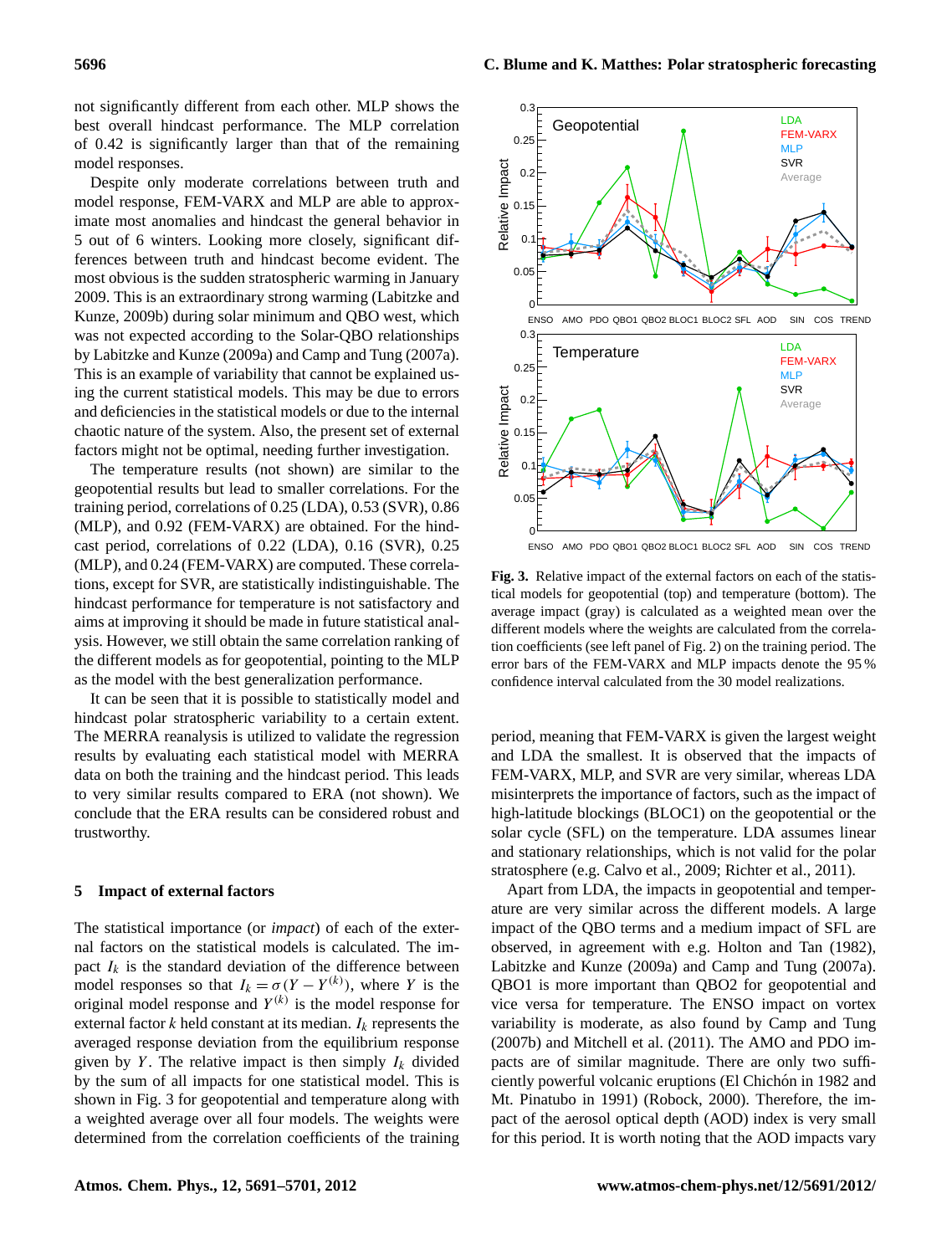significantly across the four models, reflecting a large uncertainty for this forcing, possibly caused by the small number of eruptions important for the stratosphere. Surprisingly, the two factors representing tropospheric high-latitude blockings (BLOC1/2) show a relatively small importance. Especially for the modeling of temperature, they can be omitted. However, the BLOC1 impact on geopotential is of the same order as the SFL impact and needs to be accounted for. However, as stressed by [Woollings and Hoskins](#page-10-11) [\(2008\)](#page-10-11), BLOC1 represents high-latitude blockings in both the Atlantic and Pacific sectors simultaneously and cannot be used as a proxy for all blocking situations. Another challenge with blockings is that they are shown to precede SSWs but they also appear without an SSW following [\(Martius et al.,](#page-10-10) [2009\)](#page-10-10), making it difficult to use them for statistical modeling and therefore resulting in small statistical impacts. The sine and cosine terms largely influence the model response, which reflects the strong seasonal dependence of the dynamics in the polar stratosphere. The linear trend term was also found to be relatively strong  $(\approx 10\%).$ 

### <span id="page-6-1"></span>**6 The winter 2011/12 forecast**

MLP performs best over the hindcast period (see Fig. [2\)](#page-4-0) and is therefore used to predict the winter 2011/12. As this winter lies in the future, we need to make assumptions about the external factors while taking into account the optimal lags from Sect. [2.](#page-1-0) For SST variability along with SFL, we used predictions from the NOAA Climate Prediction Center [\(http://www.cpc.ncep.noaa.gov\)](http://www.cpc.ncep.noaa.gov). We obtain −0.5 for ENSO, 0 for AMO, −0.3 for PDO, and −0.5 for SFL. Please note that the external factors are normalized between  $-1$  and  $+1$ for the period from 1980 to 2011. BLOC2 has a very small impact (see Fig. [3\)](#page-5-0), which is why it is set to zero. AOD is held at −1, as future volcanic eruptions that might affect the stratosphere are unknown. The trend term is held at one (its value in 2011), as an approximate value for the extension of only one winter. We selected 0.8 for QBO1 and 0 for QBO2 by extending the corresponding oscillations with a period of 28 months.

Figure [4](#page-6-0) shows the resulting MLP forecast for the winter 2011/12 by only varying the sine and cosine terms for geopotential and temperature and for three different conditions of BLOC1. A value of −1 represents extremely pronounced high-latitude blocking situations [\(Woollings and Hoskins,](#page-10-11) [2008\)](#page-10-11), whereas +1 represents no high-latitude blockings at all. For moderate values of BLOC1, the synoptic situation remains unclear and regional blocking situations may still occur. It is shown in Fig. [4](#page-6-0) that the geopotential forecast changes significantly with varying BLOC1. However, for minimum and average BLOC1 conditions, the geopotential forecast is well above one standard deviation. This also holds for the temperature forecast, which is almost unaffected by BLOC1 changes, indicating the small statistical importance



<span id="page-6-0"></span>**Fig. 4.** MLP forecast for the winter 2011/12, holding the external factors constant and varying only the sine and cosine terms. The assumptions about the external factors are partly received from predictions made by the NOAA and partly from scientific reasoning (see text). The forecast is shown for geopotential (top) and temperature (bottom) for three different conditions of BLOC1. The hatched area denotes the 95% confidence interval calculated from the 30 model realizations. Please note the additional uncertainty imposed by the only moderate hindcasting performance (see right panel of Fig. [2\)](#page-4-0).

of BLOC1 on the temperature response (see Fig. [3\)](#page-5-0). To summarize, both forecasts tend to be positive and well above one sigma, indicating extreme variability and a warm stratospheric winter with a weak stratospheric vortex. Since the anomalies in Fig. [4](#page-6-0) are quite large, denoting extreme conditions, a sudden stratospheric warming is likely to take place in late January, early February 2012. The temperature anomaly leads and is proceeded by the geopotential anomaly.

The winter 2011/12 will most probably coincide with a westerly QBO in 50 hPa and weak solar activity (NOAA). Hence, our finding contrasts the Solar-QBO relationship found by [Labitzke and Kunze](#page-9-36) [\(2009a\)](#page-9-36), which predicts a cold and undisturbed polar stratosphere under these conditions. Correspondingly, [Camp and Tung](#page-9-10) [\(2007a\)](#page-9-10) found that solar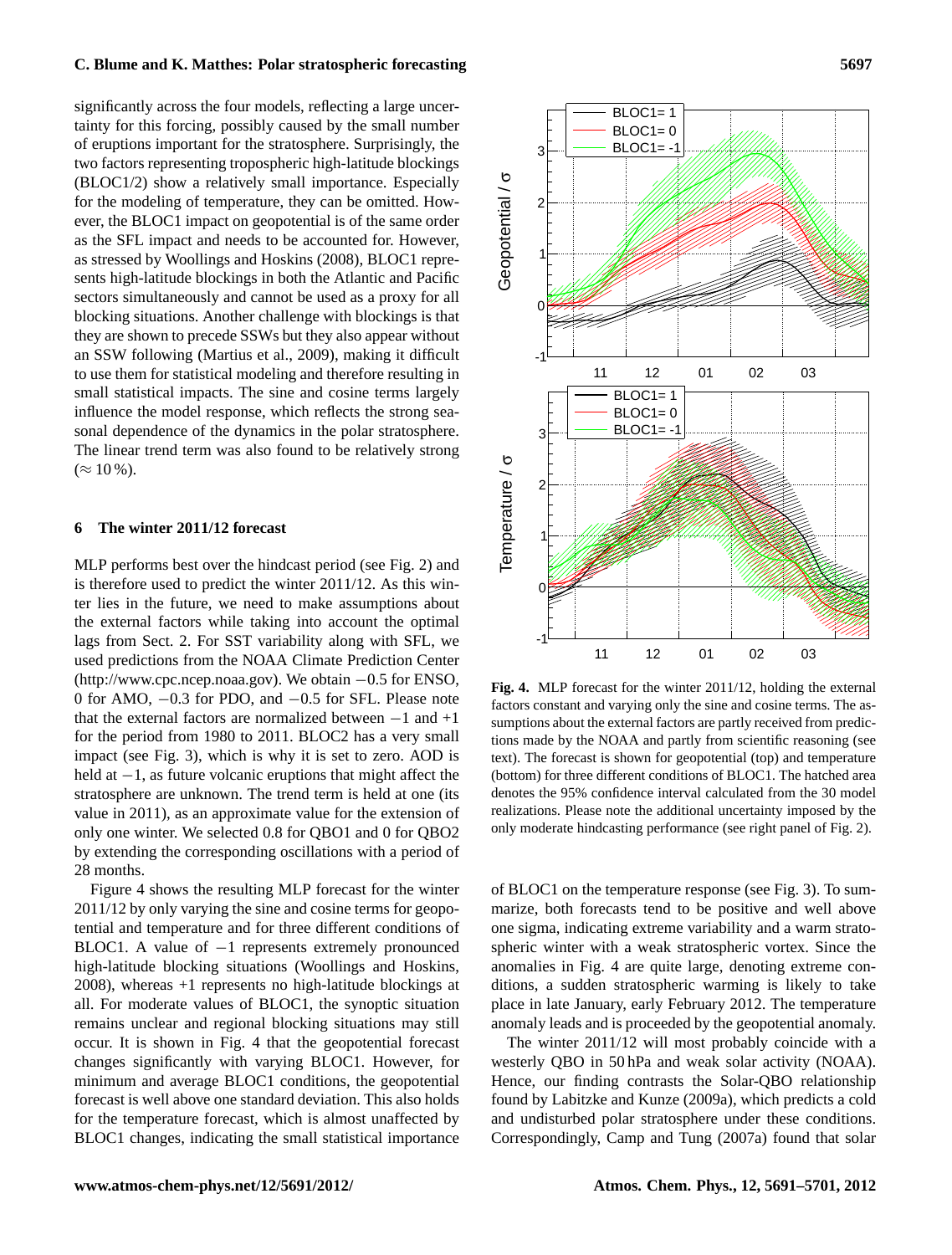minimum conditions and a westerly QBO point to the least disturbed vortex state. Moreover, work performed by, e.g. [Camp and Tung](#page-9-11) [\(2007b\)](#page-9-11) and [Mitchell et al.](#page-10-3) [\(2011\)](#page-10-3), indicates that a warm and disturbed polar stratosphere is more likely to take place during warm ENSO phases (El Niño) than during cold ENSO phases (La Niña). This is also in contrast to our forecast, since the ENSO index is most likely to be moderately negative for the winter 2011/12 according to the NOAA predictions. However, since the impacts of the individual external factors do not add up linearly, a nonlinear statistical method is certainly more appropriate. Our analysis, in addition to being nonlinear, incorporates all the significant external factors simultaneously.

# **7 The winter 2011/12 – observations**

During the review process of this paper, the winter 2011/12 has passed, giving us now the opportunity to directly compare our prediction of the polar vortex conditions with actual observations. The NCEP/NCAR reanalysis [\(Kalnay et al.,](#page-9-37) [1996\)](#page-9-37) is used as a reference as it provides a gridded, freely available data set until almost present day. This is shown in Fig. [5](#page-7-0) for geopotential and temperature, which represent polar cap anomalies and were computed as described in Sect. [2.](#page-1-0) Hence, they can be directly compared to the statistical forecast presented in Fig. [4.](#page-6-0) In order to measure if the vortex broke down, the zonal mean zonal wind at 60◦ N and 10 hPa is shown on the bottom panel of Fig. [5.](#page-7-0) During a vortex breakdown, i.e. a sudden stratospheric warming, the zonal wind is smaller than zero (easterlies).

It is observed in Fig. [5](#page-7-0) that the polar vortex in early winter was stronger and colder than usual, indicated by the negative anomalies in November and December 2011. Also, the zonal wind is slightly stronger than the climatology during early winter with a maximum of  $48 \text{ m s}^{-1}$ , indicating a strong polar vortex. Then, suddenly, the temperature rises by almost  $3\sigma$ at the end of December within a few days. The geopotential follows approx. two weeks after and both reach maximum values of 2.5  $\sigma$  (geopotential) and 3.5  $\sigma$  (temperature) in mid January to then decrease to climatological values within approx. four weeks (geopotential) and two weeks (temperature). The zonal wind follows somewhat the progression of the geopotential and reaches a first minimum of  $8 \text{ m s}^{-1}$  in mid January. The zonal wind, however, does not drop below values of  $6 \text{ m s}^{-1}$  for the rest of the actual winter, so that no vortex breakdown, i.e. no major stratospheric warming took place. At the end of March, the transition toward the stratospheric summer circulation is observed.

There was no vortex breakdown, but the vortex conditions of the winter 2011/12 were extreme. The vortex was anomalously weak from mid January to mid February and anomalously warm from end of December to end of January. This is a classical example of a minor warming during mid-winter [\(Labitzke and Naujokat,](#page-9-1) [2000\)](#page-9-1). Therefore, a winter 2011/12



<span id="page-7-0"></span>**Fig. 5.** Observed polar stratospheric variability of the winter 2011/12 until March 31st for geopotential and temperature (top) and the zonal mean zonal wind at 60◦ N and 10 hPa (bottom).

with warm and weak stratospheric vortex conditions was predicted correctly in Sect. [6.](#page-6-1) Even the temperature maximum for mid January was predicted correctly, as shown in Fig. [4.](#page-6-0) The forecast for the geopotential is already large in mid January (for  $BLOC1 = -1$ , 0) but does not peak until February. It is notable that the magnitudes of the forecast (except for  $BLOC1 = 1$ ) are similar to those found in observations. In addition to correctly forecasting weak and warm vortex conditions in Sect. [6,](#page-6-1) a vortex breakdown for late January, early February was also predicted. This did not take place, as mentioned earlier, and was not forecasted correctly. However, the vortex remained the weakest from mid January to mid February, as observed in Fig. [5](#page-7-0) for the geopotential and the zonal wind. The overall forecast was correct to a large extent concerning the positive anomalies representing the minor warming in mid-winter. The strong negative anomalies in early and late winter, representing strong and cold vortex conditions, could not be forecasted correctly. It appears to be a particular challenge to statistically forecast strong vortex events, as also observed in the hindcast results shown in Fig. [2.](#page-4-0)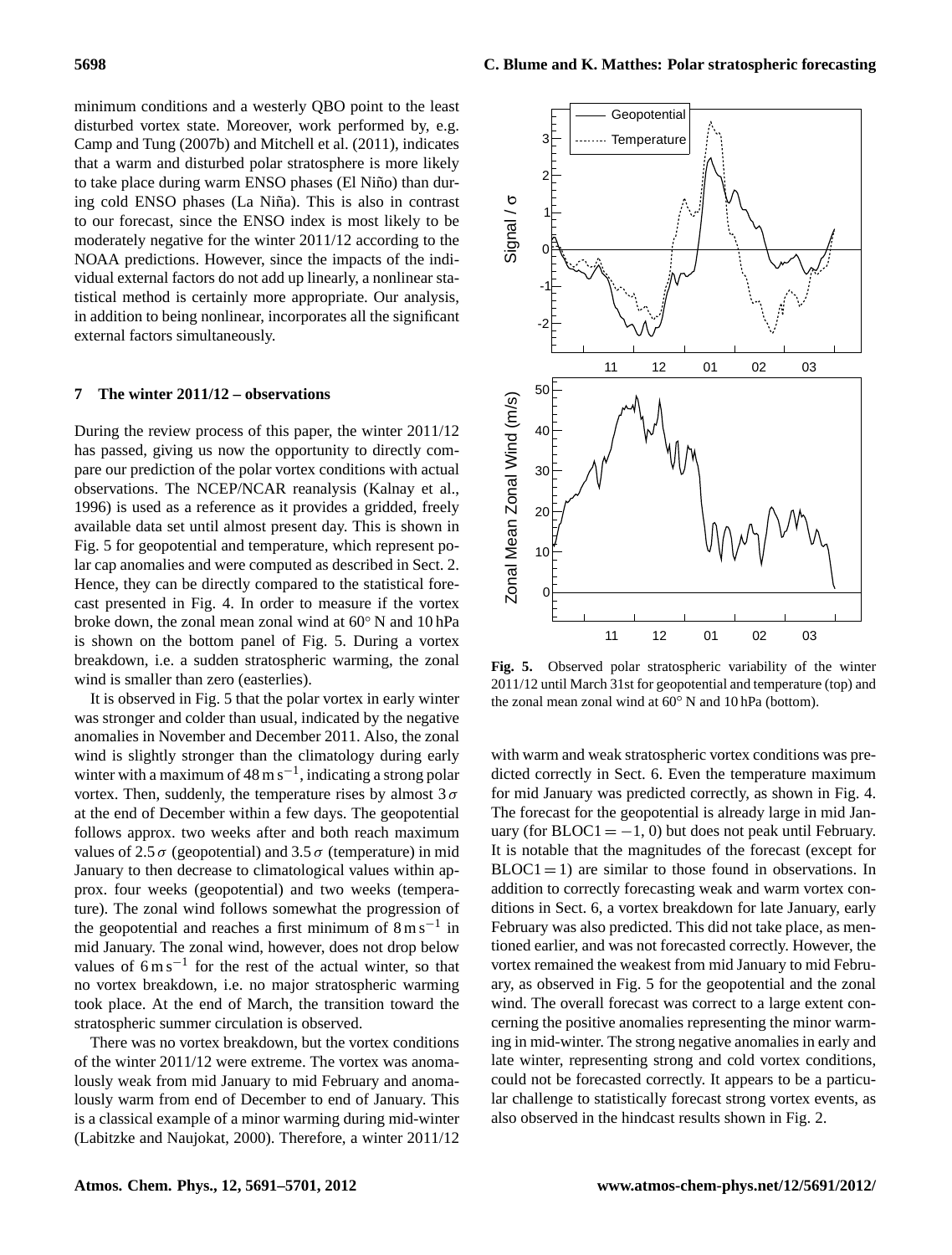#### **8 Conclusions**

We have presented a novel statistical treatment of variabilities in the polar middle stratosphere, making use of four independent and different statistical models. For the first time, partly nonstationary and nonlinear statistical methods were trained with polar stratospheric geopotential and temperature anomalies incorporating all significant external factors simultaneously (Fig. [1\)](#page-3-0). It was shown that, with the help of external factors, SVR, FEM-VARX, and MLP are able to efficiently approximate geopotential (Fig. [2,](#page-4-0) left) and temperature anomalies on the training period (1980–2005), whereas LDA performs significantly worse. On the hindcast period (2005–2011) for geopotential (Fig. [2,](#page-4-0) right), MLP performs significantly better than the other models. MLP and FEM-VARX are able to hindcast most anomalies and the general winter behavior in 5 out of 6 winters. It should be noted, however, that the FEM-VARX hindcast is not significantly better than that of LDA in terms of the correlation coefficient. The temperature hindcast correlations are generally smaller but still lead to the same ranking, pointing to MLP as the model with the best generalization performance. However, the current methodology needs significant future improvements in order to use statistical models to reliably hindcast polar stratospheric temperature anomalies. But the MLP hindcast performance for geopotential in particular is promising. However, a degree of variability remains, seen in the sudden stratospheric warming of January 2009, that cannot be forecasted using the current framework. This may be due to model errors or due to the chaotic nature of the system. Also, the present set of external factors might not be optimal.

The statistical impact of each of the external factors on the statistical models was computed (Fig. [3\)](#page-5-0). It was shown that the QBO factors, the seasonal terms, and the trend term show the greatest impact. The solar cycle and the SST variabilities have a medium impact along with high-latitude large-scale blockings (BLOC1). Volcanic eruptions (AOD) only point to a small but more uncertain statistical importance. It was observed that relative impacts of external factors are very similar for FEM-VARX, MLP, and SVR, whereas those of LDA differ significantly from the model-averaged impact. Therefore, LDA should not be used for a study like this as it does not weight the external factors correctly.

Since the multi-layer perceptron (MLP) showed the best generalization performance, it was used to predict the winter 2011/12 under reasonable assumptions about the external factors (Fig. [4\)](#page-6-0). It predicts a disturbed and warm polar stratosphere, with a sudden stratospheric warming likely to take place during late January, early February 2012. This is in contrast to previous studies which expect a cold and less disturbed polar stratosphere given the same external factors (weak solar, QBO west, La Niña). However, standard analysis is based on linear models and does not consider more than a few external factors at the same time. Our prediction is based on a nonlinear statistical method incorporating all significant external factors simultaneously.

During the review process of this paper, the winter 2011/12 has passed so that the statistical forecast could be compared to actual observations (Fig. [5\)](#page-7-0). It was found that the prediction of warm and weak vortex conditions was correct. The prediction of a vortex breakdown was not. However, a strong minor warming was observed during mid-winter and the zonal flow slowed down and was the smallest from mid January to mid February. Hence, the forecast of positive anomalies during the winter 2011/12 was correct to a large extent, which shows the great potential in using nonlinear statistical models for the modeling and forecasting of polar stratospheric variability. However, it was not possible to forecast the large negative anomalies in early and late winter, representing strong and cold vortex conditions.

There are several improvements that could be made to this analysis. There may exist other, currently not included external factors that may improve the statistical forecasting of polar stratospheric variability. For instance, a different and possibly more regional blocking index should be tested within the current framework. In the current study, a set of factors was held constant and the optimal model architecture was computed for each statistical method. However, it would be favorable to optimize on the set of external factors plus the internal model setting. For each tested set of external factors, the optimal model setting would have to be estimated using information criteria or cross-validation. This is usually computationally expensive but may be feasible for a reasonable number of training events and external factors.

Instead of a linear lag correlation analysis, the lags should be computed separately for each statistical model, with a grid search technique using cross-validation. Unfortunately, these lag calculations would be computationally extremely expensive. It would also be interesting to decrease the temporal resolution of the considered time series to see if the modeling improves. Additionally, the nonlinear interrelationships between external factors should be further investigated using the introduced methods.

*Acknowledgements.* This work has been carried out within the Helmholtz-University Young Investigators Group NATHAN funded by the Helmholtz-Association through the President's Initiative and Networking Fund, the GFZ Potsdam, and by FU Berlin. We thank the members of the Stratosphere Research Group at the Institute for Meteorology of FU Berlin for helpful discussions. We are grateful to Edwin Gerber and two anonymous reviewers for their constructive comments.

The service charges for this open access publication have been covered by a Research Centre of the Helmholtz Association.

Edited by: M. Palm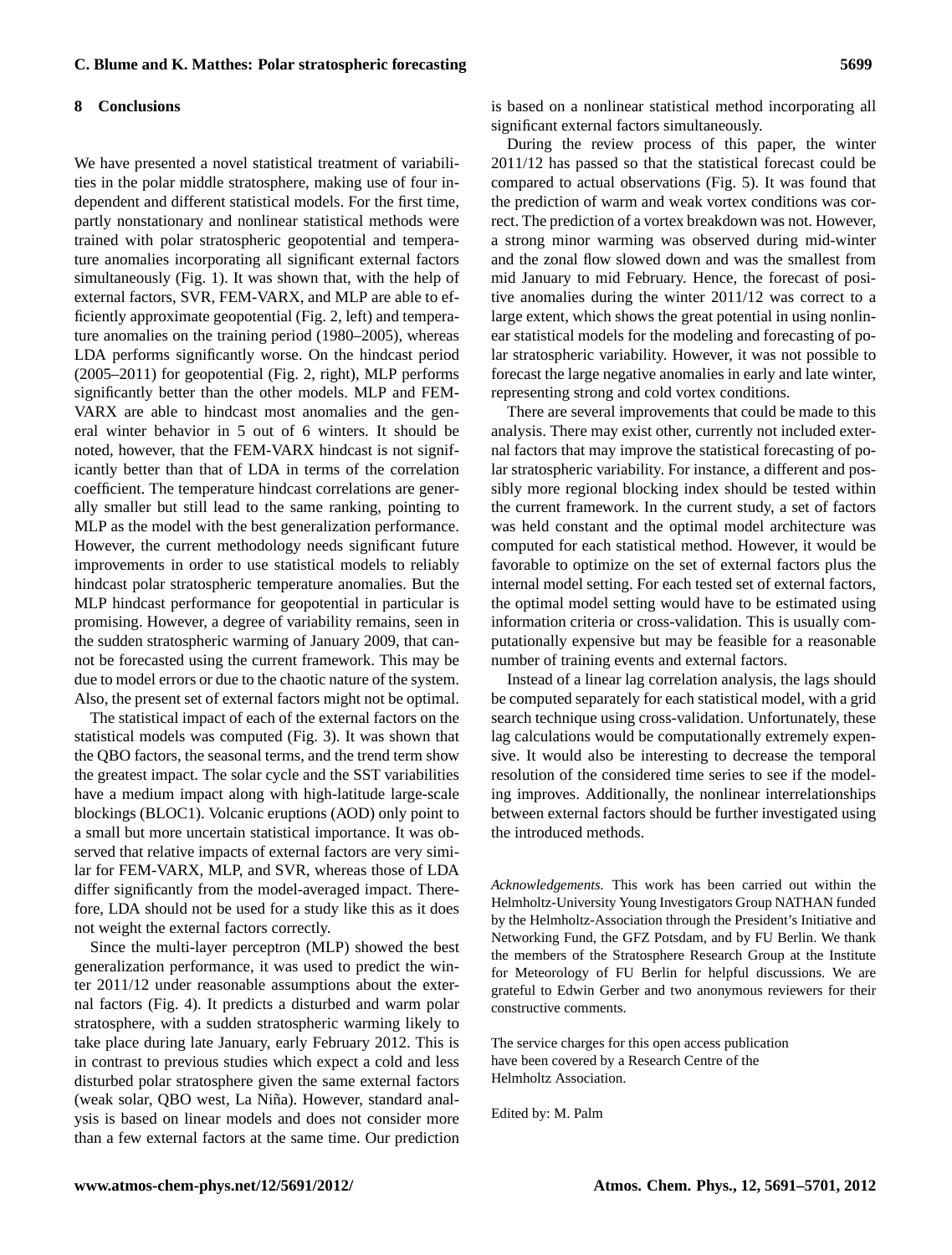#### **References**

- <span id="page-9-33"></span>Akaike, H.: A new look at the statistical model identification, IEEE T. Automat. Contr., 19, 716–723, 1974.
- <span id="page-9-31"></span>Ariew, R.: Ockham's Razor: A Historical and Philosophical Analysis of Ockham's Principle of Parsimony, Ph.D. thesis, Champaign-Urbana, University of Illinois, 1976.
- <span id="page-9-25"></span>Avriel, M.: Nonlinear Programming: Analysis and Methods, Dover Publishing, 2003.
- <span id="page-9-2"></span>Baldwin, M. and Dunkerton, T.: Stratospheric harbingers of anomalous Weather Regimes, Science, 294, 581–584, 2001.
- <span id="page-9-18"></span>Baldwin, M. and Thompson, D. W. J.: A critical comparison of stratosphere-troposphere coupling indices, Q. J. Roy. Meteor. Soc., 135, 1661–1672, 2009.
- <span id="page-9-3"></span>Baldwin, M., Gray, L. J., Dunkerton, T. J., Hamilton, K., Haynes, P. H., Randel, W. J., Holton, J. R., Alexander, M. J., Hirota, I., Horinouchi, T., Jones, D. B. A., Kinnersley, J. S., Marquardt, C., Sato, K., and Takahashi, M.: The quasi-biennial oscillation, Rev. Geophys., 39, 179–229, 2001.
- <span id="page-9-0"></span>Baldwin, M. P. and Holton, J. R.: Climatology of the stratospheric polar vortex and planetary wave breaking, J. Atmos. Sci., 45, 1123–1142, 1988.
- <span id="page-9-26"></span>Basak, D., Pal, S., and Patranabis, D. C.: Support Vector Regression, Neural Info. Proc., 11, 203–224, 2007.
- <span id="page-9-23"></span>Bishop, C.: Neural networks for pattern recognition, Oxford: University Press, 1995.
- <span id="page-9-17"></span>Blume, C., Matthes, K., and Horenko, I.: Supervised learning approaches to classify sudden stratospheric warming events, J. Atmos. Sci., 69, 1824–1840, 2012.
- <span id="page-9-32"></span>Burnham, K. P. and Anderson, D. R.: Model selection and multimodel inference: a practical information-theoretic approach, Springer, 2002.
- <span id="page-9-5"></span>Calvo, N., Giorgetta, M. A., Garcia-Herrera, R., and Manzini, E.: Nonlinearity of the combined warm ENSO and QBO effects on the Northern Hemisphere polar vortex in MAECHAM5 simulations, J. Geophys. Res., 114, D13109, [doi:10.1029/2008JD011445,](http://dx.doi.org/10.1029/2008JD011445) 2009.
- <span id="page-9-10"></span>Camp, C. D. and Tung, K.-K.: The Influence of the Solar Cycle and QBO on the Late-Winter Stratospheric Polar Vortex, J. Atmos. Sci., 64, 1267–1283, 2007a.
- <span id="page-9-11"></span>Camp, C. D. and Tung, K.-K.: Stratospheric polar warming by ENSO in winter: A statistical study, Geophys. Res. Lett., 34, L04809, [doi:10.1029/2006GL028521,](http://dx.doi.org/10.1029/2006GL028521) 2007b.
- <span id="page-9-29"></span>Coughlin, K. and Gray, L. J.: A continuum of sudden stratospheric warmings. J. Atmos. Sci., 66, 531–540, 2009.
- <span id="page-9-15"></span>Crooks, S. and Gray, L.: Characterization of the 11-year solar signal using a multiple regression analysis of the ERA-40 dataset, J. Climate, 18, 996–1015, 2005.
- <span id="page-9-19"></span>Delworth, T. L. and Mann, M. E.: Observed and simulated multidecadal variability in the Northern Hemisphere, Climate Dynam., 16, 661–676, 2000.
- <span id="page-9-20"></span>Deser, C., Alexander, M. A., Xie, S.-P., and Phillips, A. S.: Sea Surface Temperature Variability: Patterns and Mechanisms, Ann. Rev. Mar. Sci., 2, 115–143, 2010.
- <span id="page-9-30"></span>Franzke, C., Horenko, I., Majda, A. J., and Klein, R.: Systematic metastable atmospheric regime identification in an AGCM, J. Atmos. Sci., 66, 1997–2012, 2009.
- <span id="page-9-12"></span>Garfinkel, C. I. and Hartmann, D. L.: Effects of the El-Nino Southern Oscillation and the Quasi-Biennial Oscillation on polar temperatures in the stratosphere, J. Geophys. Res., 112, D19112,

[doi:10.1029/2007JD008481,](http://dx.doi.org/10.1029/2007JD008481) 2007.

- <span id="page-9-13"></span>Gerber, E. P., Orbe, C., and Polvani, L. M.: Stratospheric influence on the tropospheric circulation revealed by idealized ensemble forecasts, Geophys. Res. Lett., 36, L24801, [doi:10.1029/2009GL040913,](http://dx.doi.org/10.1029/2009GL040913) 2009.
- <span id="page-9-4"></span>Gray, L. J., Beer, J., Geller, M., Haigh, J. D., Lockwood, M., Matthes, K., Cubasch, U., Fleitmann, D., Harrison, G., Hood, L., Luterbacher, J., Meehl, G. A., Shindell, D., van Geel, B., and White, W.: Solar Influences on Climate, Rev. Geophys., 48, RG4001, [doi:10.1029/2009RG000282,](http://dx.doi.org/10.1029/2009RG000282) 2010.
- <span id="page-9-6"></span>Holton, J. R. and Tan, H. C.: The influence of the equatorial Quasi-Biennial Oscillation on the global atmospheric circulation at 50mb, J. Atmos. Sci., 37, 2200–2208, 1980.
- <span id="page-9-7"></span>Holton, J. R. and Tan, H. C.: The quasi-biennial oscillation in the Northern Hemisphere lower stratosphere, J. Meteorol. Soc. Jpn., 60, 140–148, 1982.
- <span id="page-9-21"></span>Horenko, I.: On the Identification of Nonstationary Factor Models and Their Application to Atmospheric Data Analysis, J. Atmos. Sci., 67, 1559–1574, 2010.
- <span id="page-9-22"></span>Horenko, I.: Nonstationarity in multifactor models of discrete jump processes, memory and application to cloud modeling, J. Atmos. Sci., 68, 1493–1506, 2011.
- <span id="page-9-16"></span>Jolliffe, I. T.: Principal Component Analysis, Springer Series in Statistics, 2002.
- <span id="page-9-37"></span>Kalnay, E., Kanamitsu, M., Kistler, R., Collins, W., Deaven, D., Gandin, L., Iredell, M., Saha, S., White, G., Woollen, J., Zhu, Y., Leetmaa, A., Reynolds, B., Chelliah, M., Ebisuzaki, W., Higgins, W., Janowiak, J., Mo, K. C., Ropelewski, C., Wang, J., Jenne, R., and Joseph, D.: The NCEP/NCAR 40-year reanalysis project, B. Am. Meteor. Soc., 77, 437–472, 1996.
- <span id="page-9-27"></span>Keerthi, S. S. and Lin, C.-J.: Asymptotic behaviors of support vector machines with Gaussian kernel, Neural Comput., 15, 1667–1689, 2003.
- <span id="page-9-34"></span>Kohavi, R.: A Study of Cross-Validation and Bootstrap for Accuracy Estimation and Model Selection, vol. 2, 1137–1143, Morgan Kaufmann, 1995.
- <span id="page-9-24"></span>Kurkova, V.: Kolmogorov's theorem and multilayer neural networks, Neural Networks, 5, 501–506, 1992.
- <span id="page-9-14"></span>Kuroda, Y.: High initial-time sensitivity of medium-range forecasting observed for a stratospheric sudden warming, Geophys. Res. Lett., 37, L16804, [doi:10.1029/2010GL044119,](http://dx.doi.org/10.1029/2010GL044119) 2010.
- <span id="page-9-8"></span>Labitzke, K.: Sunspots, the QBO, and the stratospheric temperatures in the north polar region, Geophys. Res. Lett., 14, 535–537, 1987.
- <span id="page-9-36"></span>Labitzke, K. and Kunze, M.: Variability in the stratosphere: The Sun and the QBO, 257–278, Climate and Weather of the Sun-Earth System (CAWSES): Selected Papers from the 2007 Kyoto Symposium, Terrapub, Tokyo, 2009a.
- <span id="page-9-35"></span>Labitzke, K. and Kunze, M.: On the Remarkable Arctic Winter in 2008/09, J. Geophys. Res., 114, D00I02, [doi:10.1029/2009JD012273,](http://dx.doi.org/10.1029/2009JD012273) 2009b.
- <span id="page-9-1"></span>Labitzke, K. and Naujokat, B.: The lower arctic stratosphere in winter since 1952, SPARC Newsletter No. 15, 11–14, 2000.
- <span id="page-9-9"></span>Labitzke, K. and van Loon, H.: Associations between the 11-year solar cycle, the QBO and the atmosphere. Part I: the troposphere and stratosphere in the northern hemisphere winter, J. Atmos. Terr. Phys., 50, 197–206, 1988.
- <span id="page-9-28"></span>Lu, B., Pandolfo, L., and Hamilton, K.: Nonlinear representation of the quasi-biennial oscillation, J. Atmos. Sci., 66, 1886–1904,